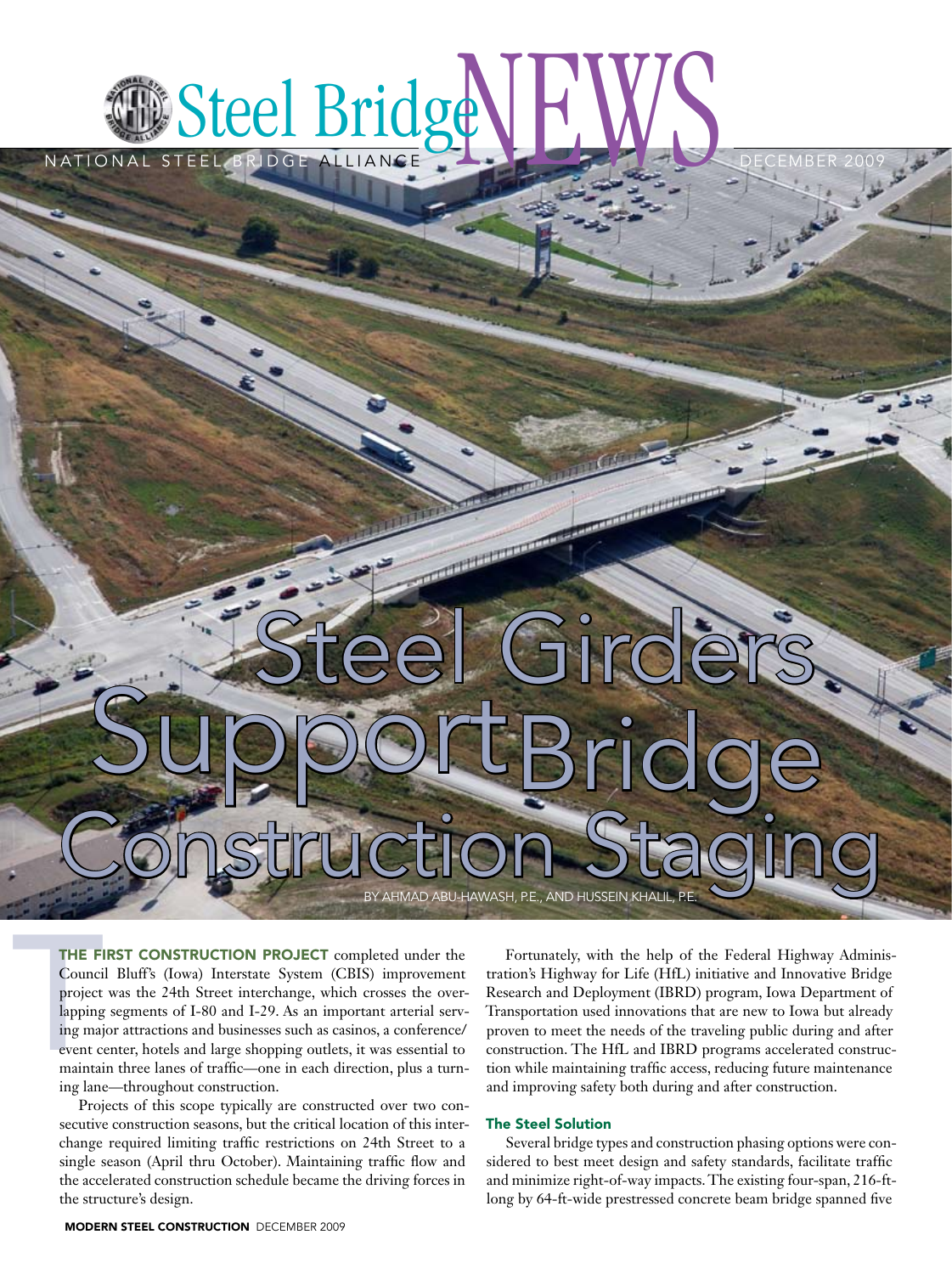

Using longer spans and stronger steel made the 24th Street Bridge a one-season project.

Opposite page: The existing 24th Street Bridge spanned five interstate traffic lanes, but the new bridge will accommodate future interstate expansion to a 12-lane dual-divided roadway section and shift the centerline approximately 42 ft.

Above: Alignment and clearances dictated a shallower than optimum girder depth, prompting the use of higher strength material for the bottom flange as well as the top flange between the two field splices of the pier section.

*Ahmad Abu-Hawash, P.E. (left), is the chief structural engineer with the Iowa Department of Transportation where he has been involved in construction and bridge design for more than 20 years. Hussein Khalil, P.E., is a senior professional associate and vice president with HDR Inc. in Omaha, Neb. In addition to 25 years of practical experience, he also has research experience dealing with accelerated construction.*



interstate traffic lanes, but the proposed bridge needed to accommodate future interstate expansion to a 12-lane dual-divided roadway section and a centerline shift of approximately 42 ft.

Shifting the I-29/I-80 centerline factored significantly into the design because it defined the location of the center pier. Interstate traffic beneath the bridge had to be maintained between existing piers and the proposed center pier during the first phase of construction. Adding more piers to reduce span lengths was not feasible when considering existing, staged and proposed roadway configurations.

The solution was a two-span, 354-ft-long by 105-ft-wide bridge with welded plate high performance steel (HPS) girders supporting full-depth post-tensioned deck panels. Steel girders were the most feasible option considering the required span lengths of 178.5 ft and 175 ft exceeded Iowa DOT's prestressed concrete

beam standards. Longer spans accommodated the interstate final lane configurations and allowed the flexibility to stage interstate traffic without reducing the number of lanes. Furthermore, the contractor could choose whether to install the shear connectors after deck placement, which afforded the opportunity to make any needed adjustments. The final design featured 12 lines of steel girders spaced 9 ft on-center with a maximum length between field splices of 121.75 ft.

Constraints on vertical profiles required a shallower than optimum girder depth, which also favored the choice of HPS girders. The designer determined the use of higher strength material for the bottom flange and the top flange between the two field splices of the pier section to be the most economical. HPS 70W steel was selected for these areas based on its higher strength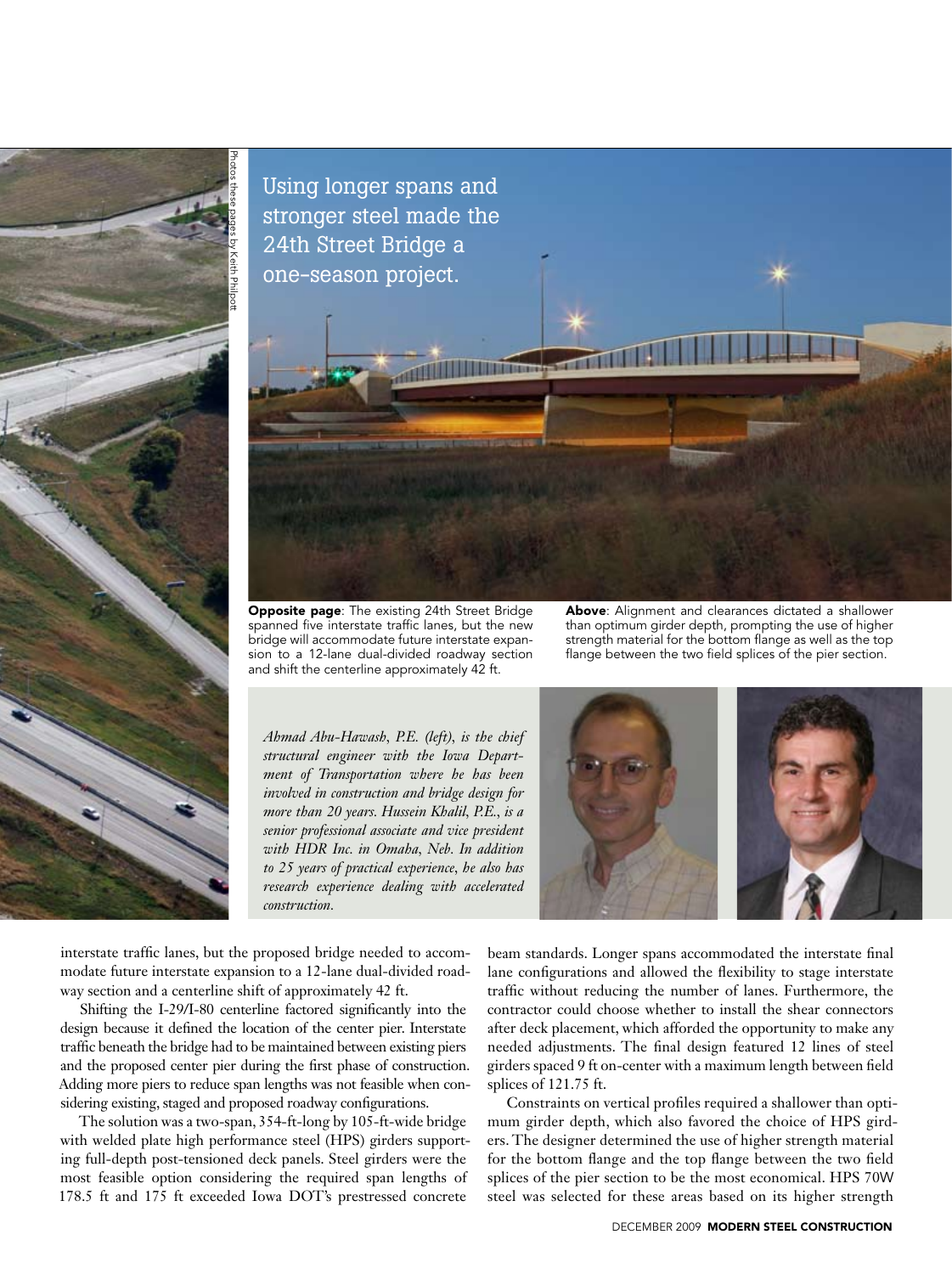#### Eliminating Congestion in Stages

The 75,000 vehicles that travel Interstate 80 through Council Bluffs, Iowa, on a typical day represent more than double the estimated traffic flow when the roadway was designed and constructed in the 1960s. With its capacity already stretched, the highway is expected to see daily totals climb to more than 120,000 in the next 20 years. Similarly, the 20,000 drivers using I-29, which interchanges and overlaps I-80 in Council Bluffs, is projected to double over the next two decades.

In response to the safety, congestion and capacity concerns created by the I-80/I-29 corridor's popularity, the Iowa Department of Transportation (DOT) initiated the Council Bluffs Interstate System (CBIS) improvements project. The project encompasses 18 miles of interstate highway in Council Bluffs and the eastern portion of Omaha, Neb., and affects 11 interstate-to-local road interchanges as well as three interstateto-interstate interchanges. To help manage the magnitude of work, the overall project is organized into five adjacent segments. More information is available at www.iowadot.gov/cbinterstate/.



Allowing the contractor to install the shear studs in the field rather than having them installed in the shop as is traditionally done with cast-in-place decks provided greater tolerance for the erection of the deck panels and facilitated their placement.